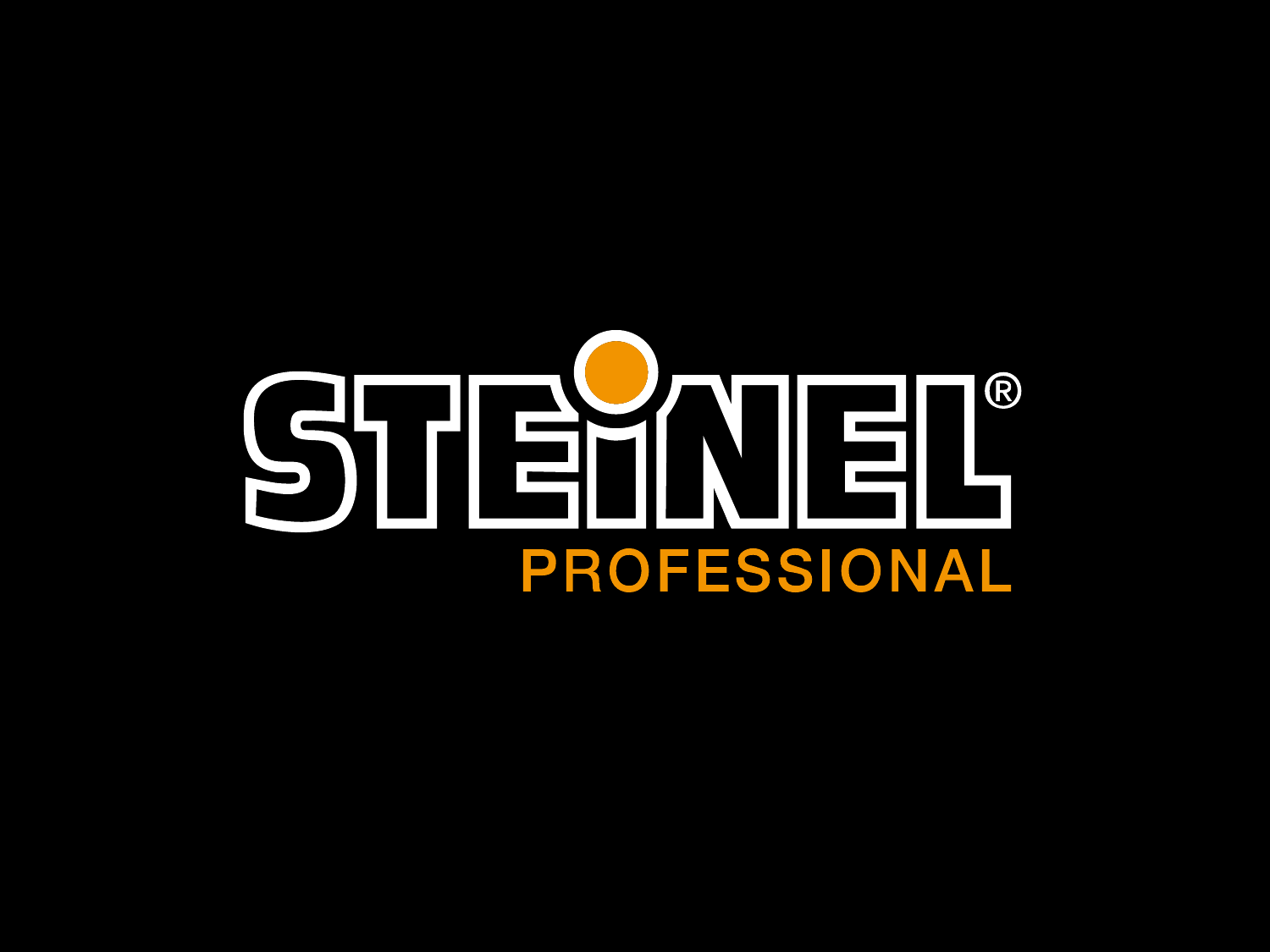

## Sensor Technology

## **PRESENTED BY POURIA NIKNAM**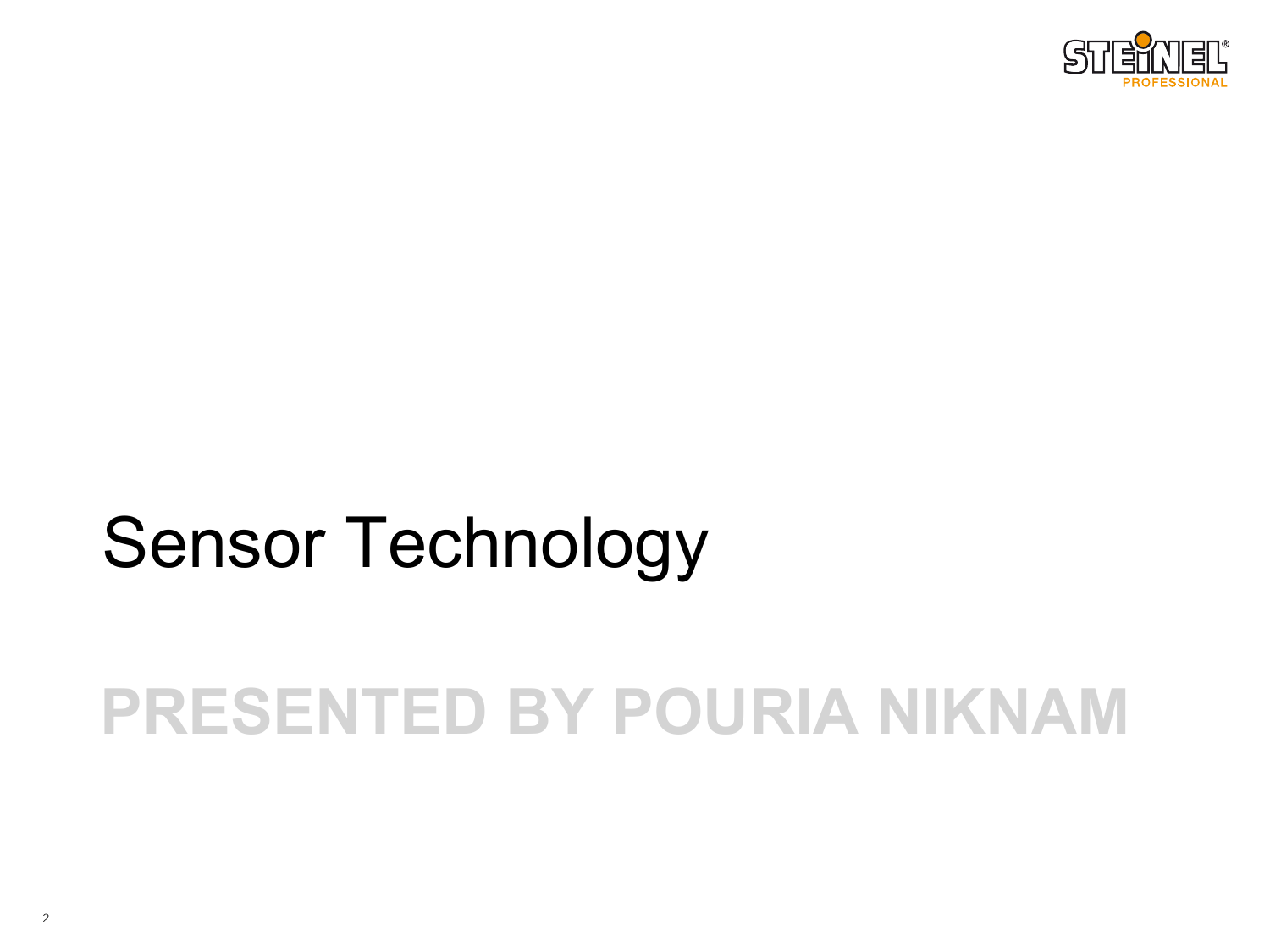#### PIR (Passive Infrared) Technology Heat Signature in Detection Zones





#### Technology Overview

- Two elements on a passive Pyroelectric sensor detect a heat signature focused through a lens, like a magnifying glass, and generates an output signal
- The heat signature is validated between the two elements as equally different from ambient temperature by comparing the output signals
- The same heat signature moving from one element to the other implies motion and therefore occupancy

#### **Characteristics Applications**

- Direct line of sight detection only
- Potential to crop and limit coverage pattern and isolate detection zone
- Requires presence of heat signature in motion

- High Bay applications where motion detection should be isolated to specific areas
- K-12 classrooms with hanging decorations and artwork
- Small offices with limited or no obstructions
- Storage facilities with tin walls that bow and flex with changes in air temperature
- Data Centers where airflow causes air pressure changes
- Common spaces with higher ceilings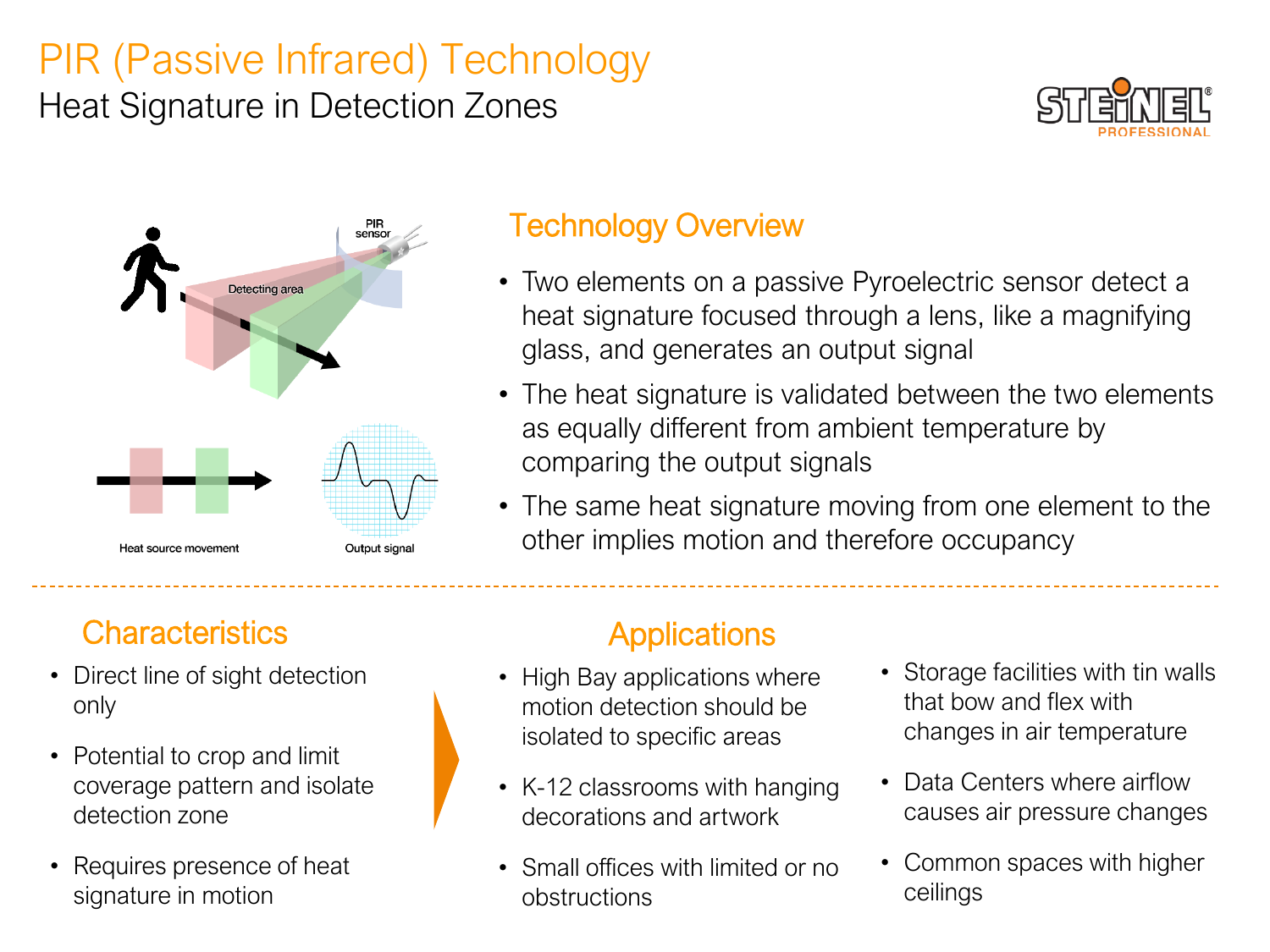### Ultrasonic Sensor Technology

Soundwaves All Around You





#### Technology Overview

- One transducer emits an ultrasonic signal at 15, 32 or 40 kHz, above the range of human hearing
- Changes to air pressure caused by motion of objects in the space change the signal frequency, the Doppler Effect
- A second transducer receives the signal and detects the changes from the emitted frequency

#### Characteristics **Applications**

- Ultrasonic waves fill the entire volume of the room
- Does not require line of site to the object in motion
- Sensitive to motion of any objects including doors and door knobs, but also decorations and airflow
- Detects minor motion

- Bathrooms with stalls
- Offices with partitions, filing cabinets or other obstructions
- Enclosed corridors where the sound waves don't leak into adjacent rooms
- Gym locker rooms to detect motion around corners
- Stairwells trigger the lights on when the door opens, before a person enters the space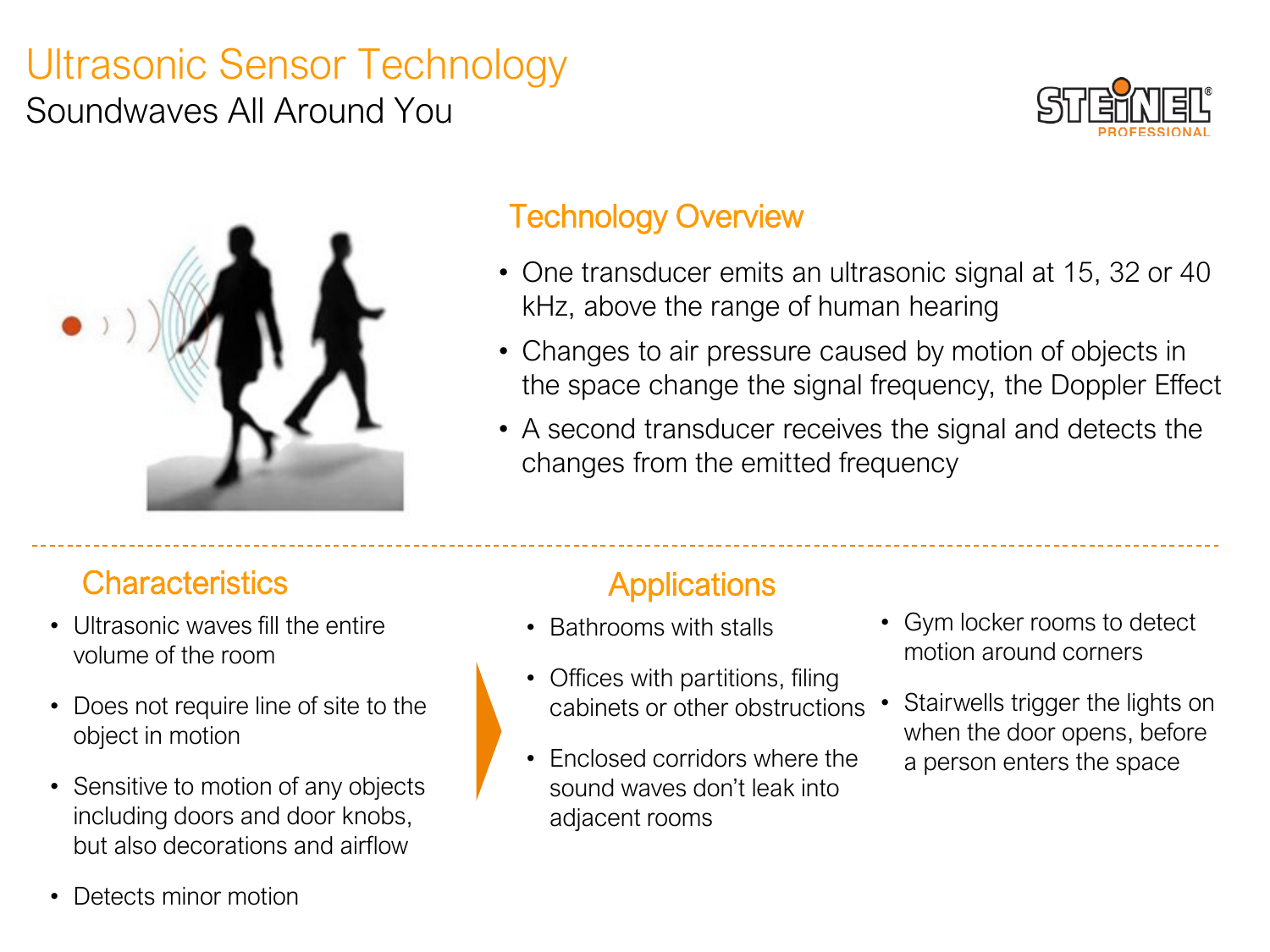#### Dual Technology The Best of Both Worlds





#### Technology Overview

- One single device contains both Infrared and Ultrasonic sensors
- Typically both sensors should be triggered to establish occupancy
- Detection by either sensor should be sufficient to maintain occupancy

#### Characteristics **Applications**

- Least likely to have false on due to PIR heat signature detection
- Least likely to have false off due to Ultrasonic motion sensitivity

- Private offices
- Conference rooms where people enter and remain generally still
- Higher education classrooms
- Teacher's lounges and common spaces with low ceilings and minimal movement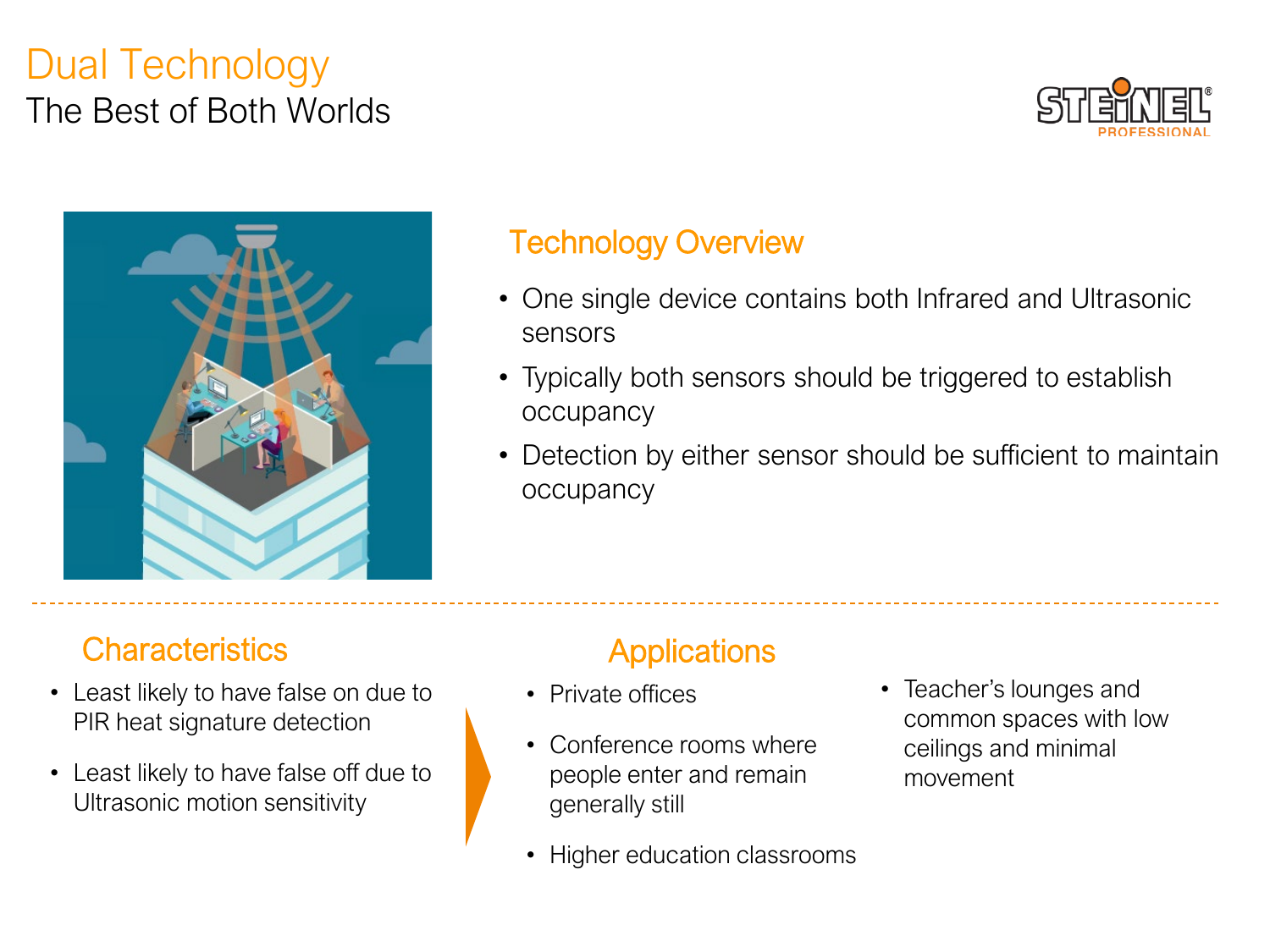### A Sensor For Every Application



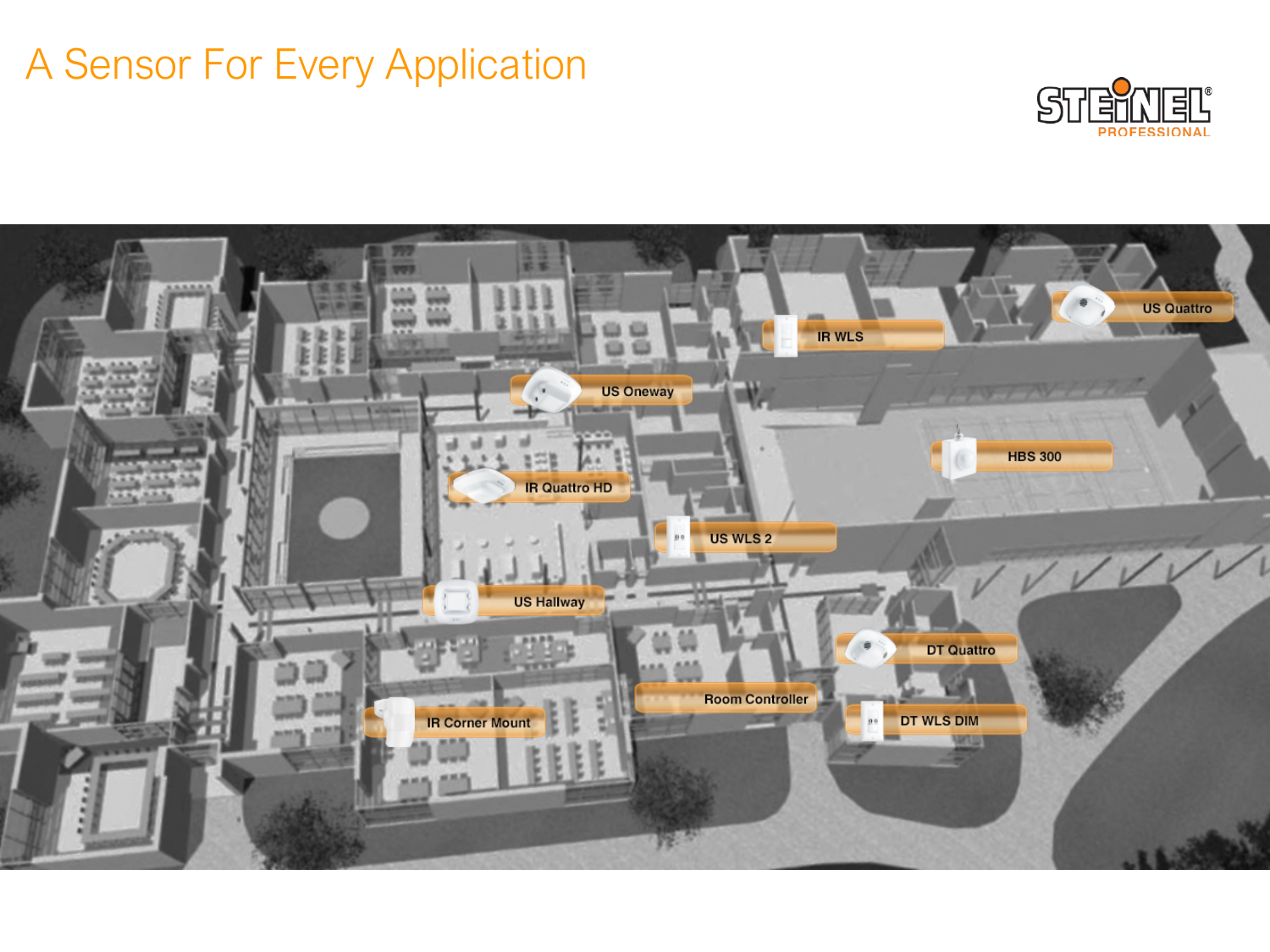### A New Sensor For New Requirements Counts the number of people in the space



- Optical sensor detects and counts people in up to 5 separate zones.
- Compares an image with 7 million stored images in real time.
- Additional features: Light level, temperature and humidity.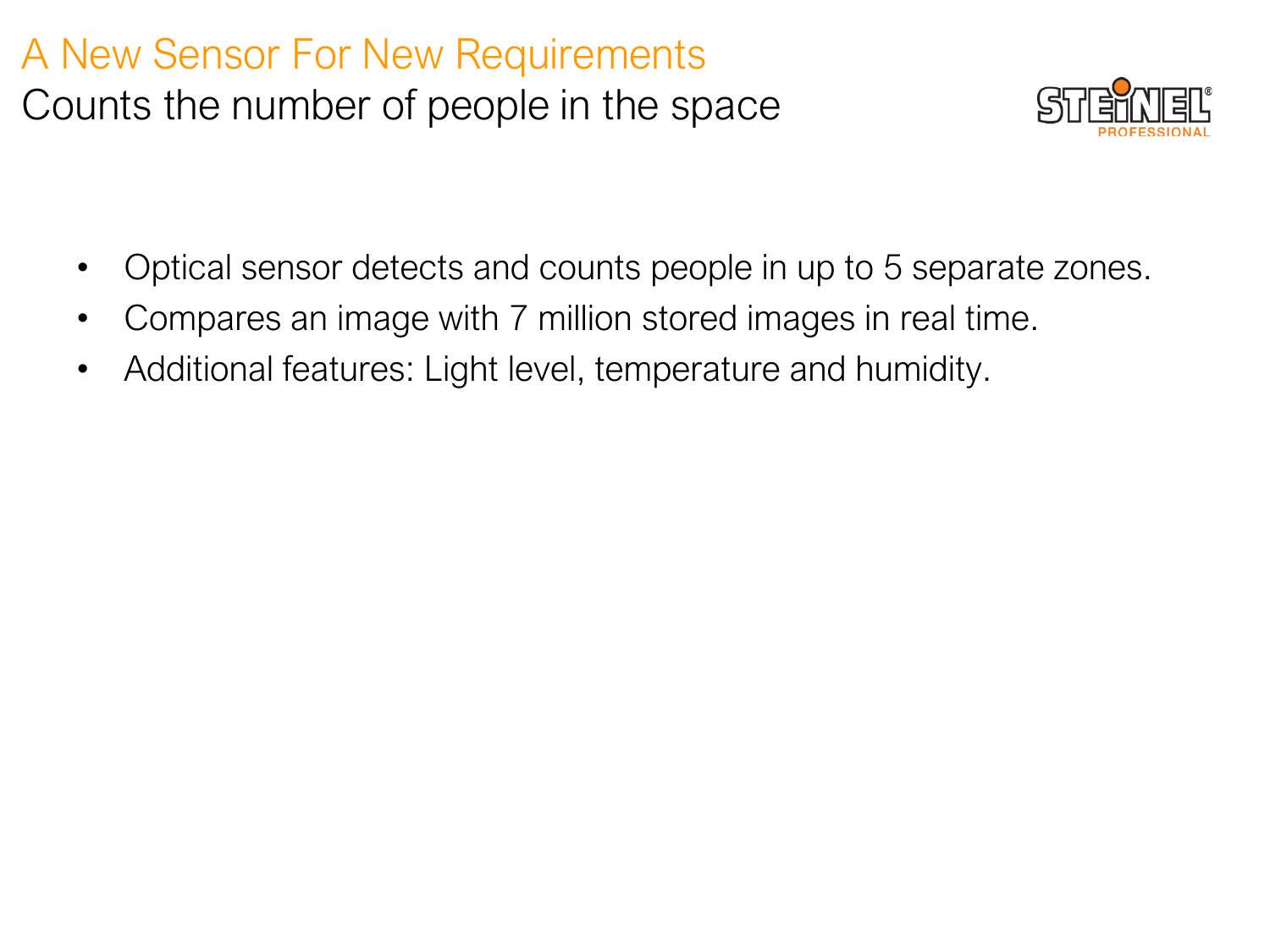A New Sensor For New Requirements Counts the number of people in the space

One device that tells you…

- What is there?
- How many?
- Where are they?
- When?



## HPD2

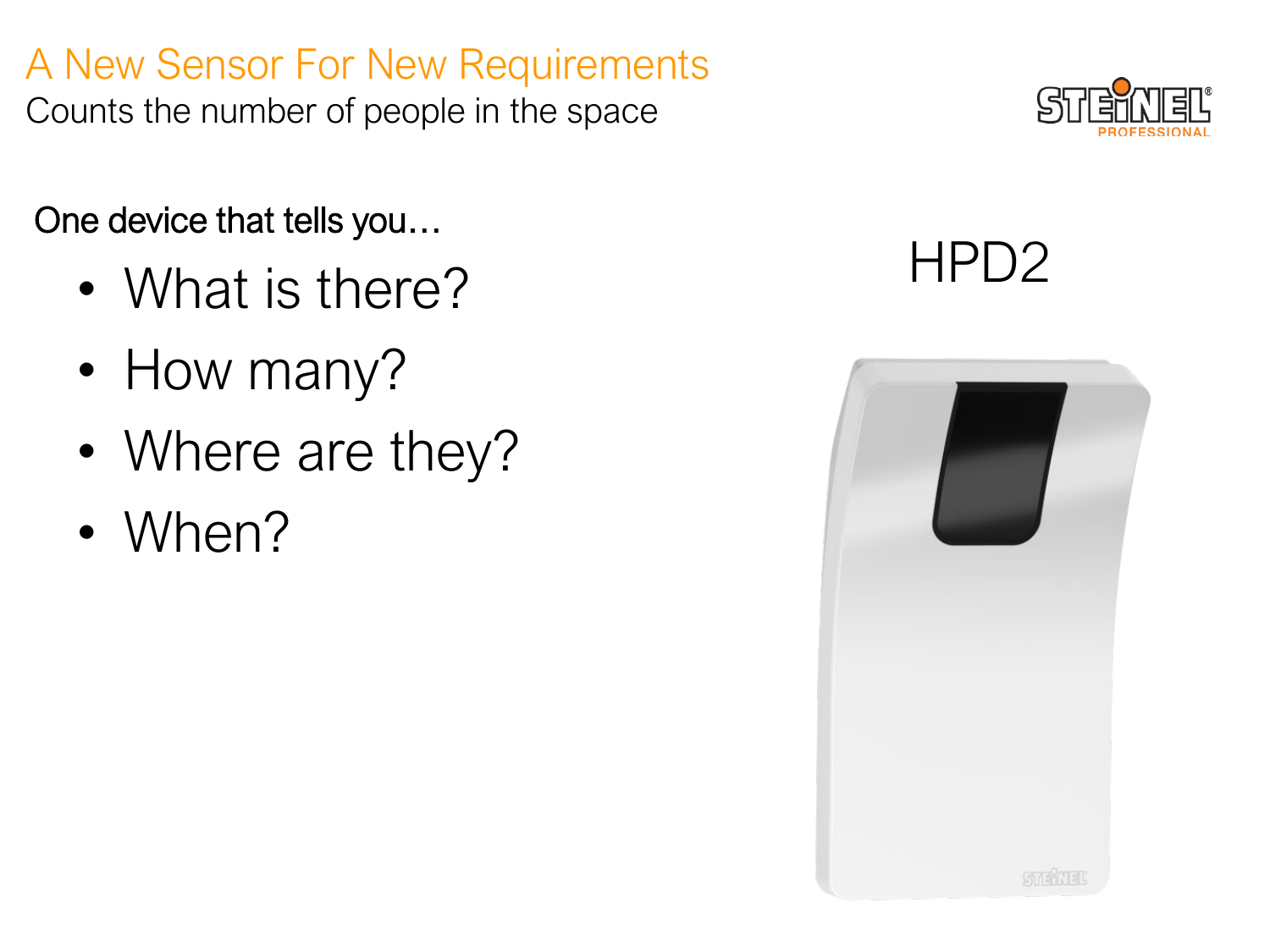#### HPD2

Counts the number of people in the space



One device that can



Control HVAC and Lighting

Schedule Elevators





#### Layout Optimization

Increase Productivity

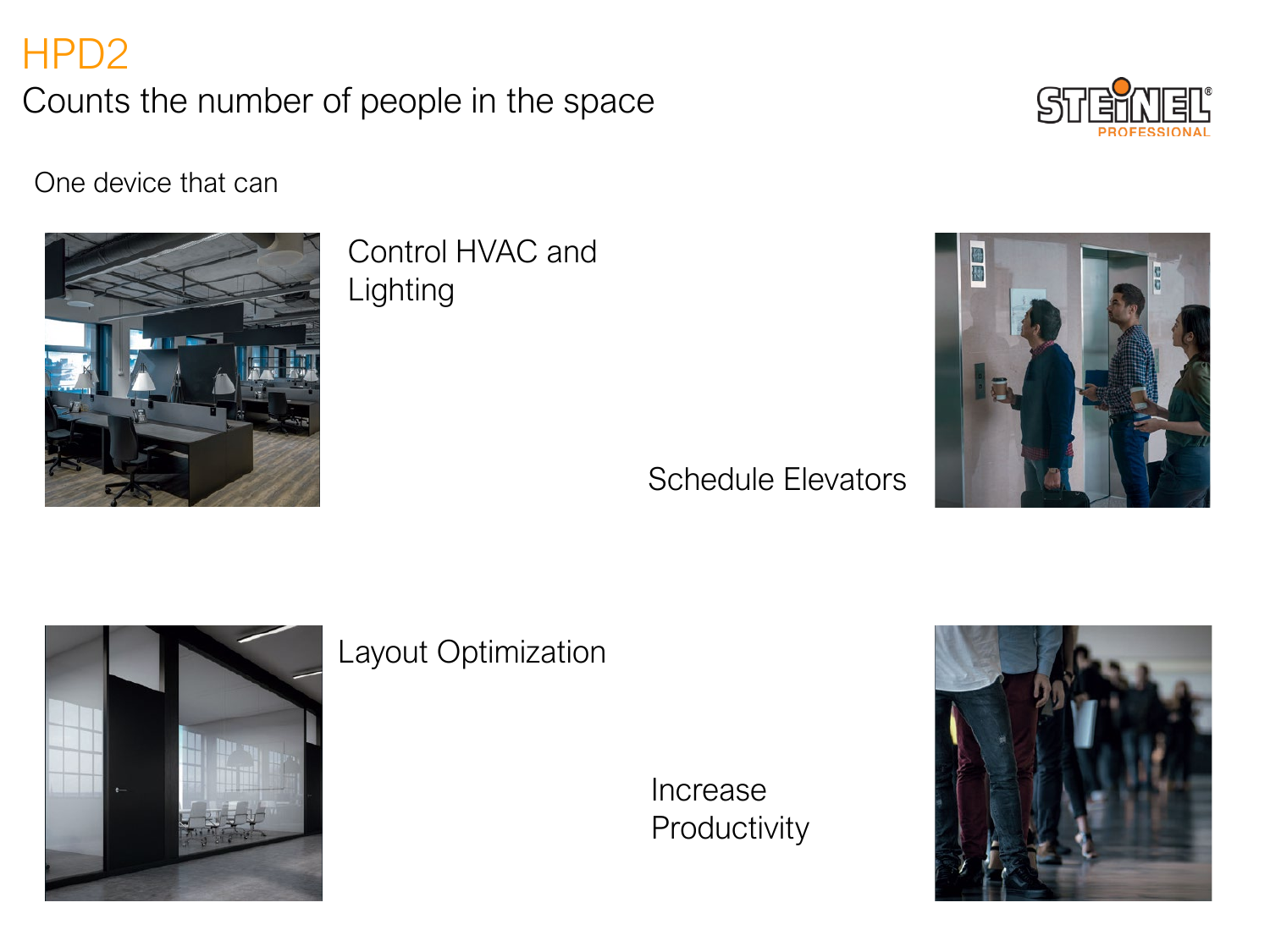#### HPD2 Conference Rooms



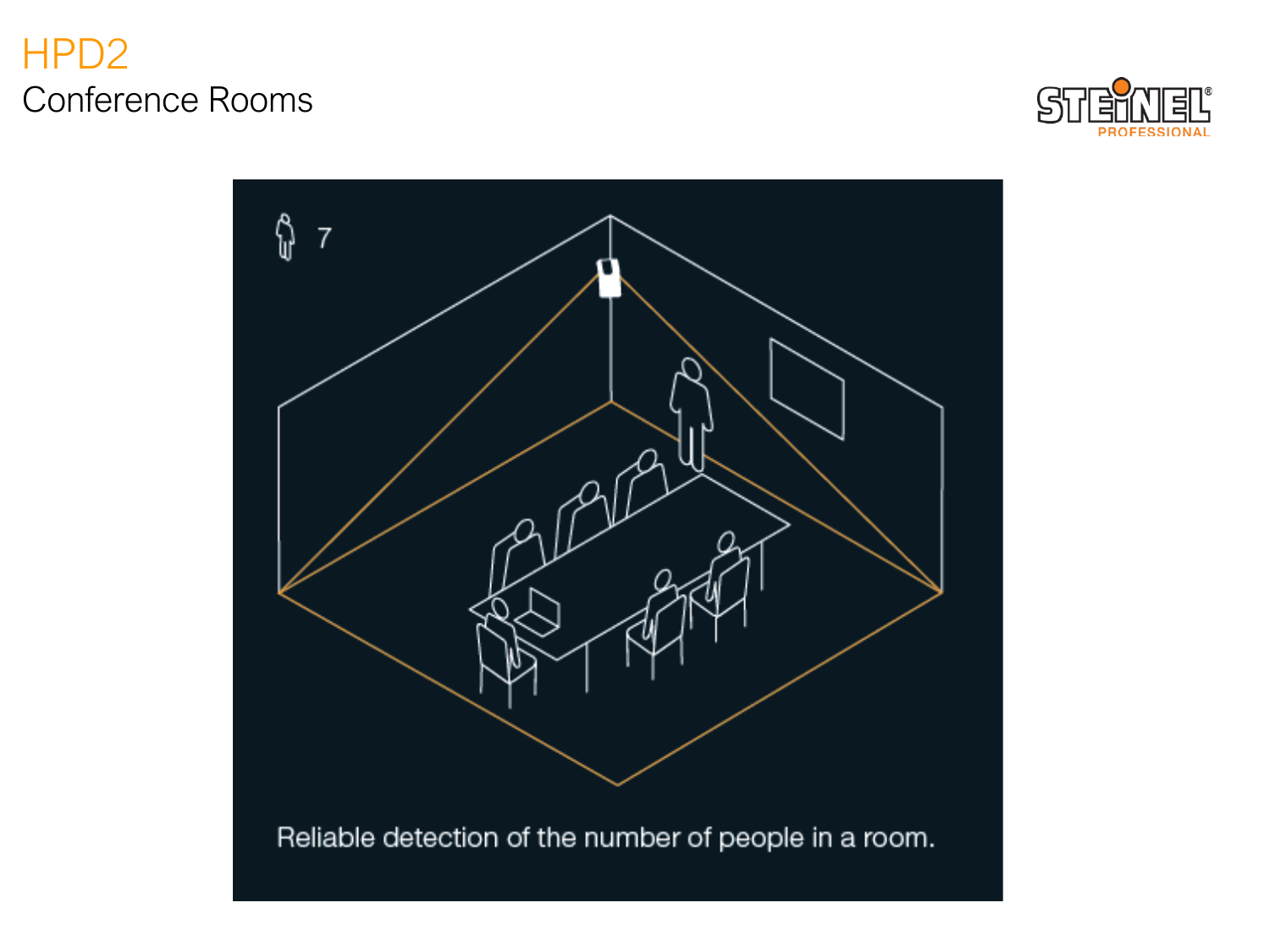#### HPD2 Class Rooms



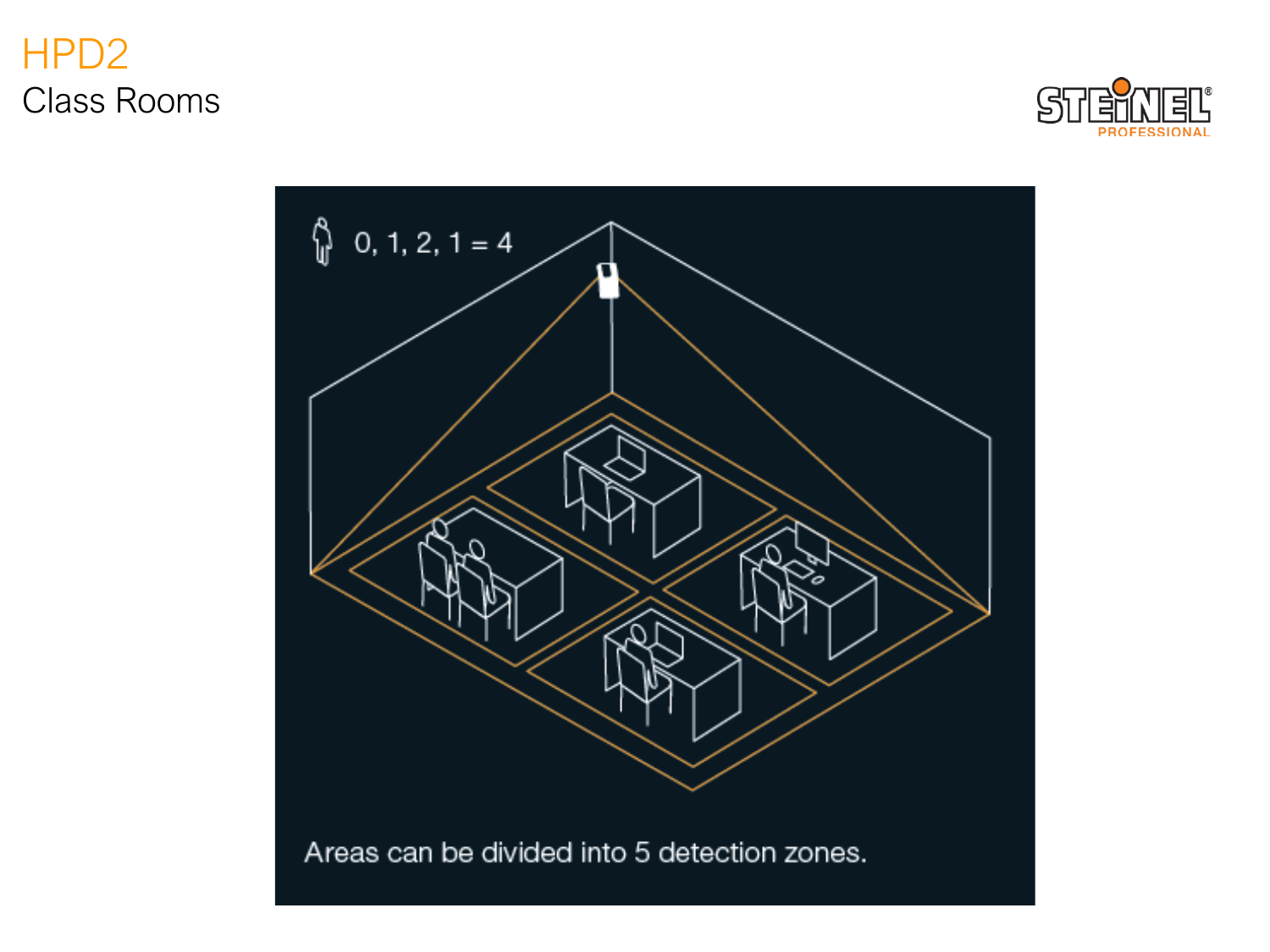#### HPD2 Elevator Area



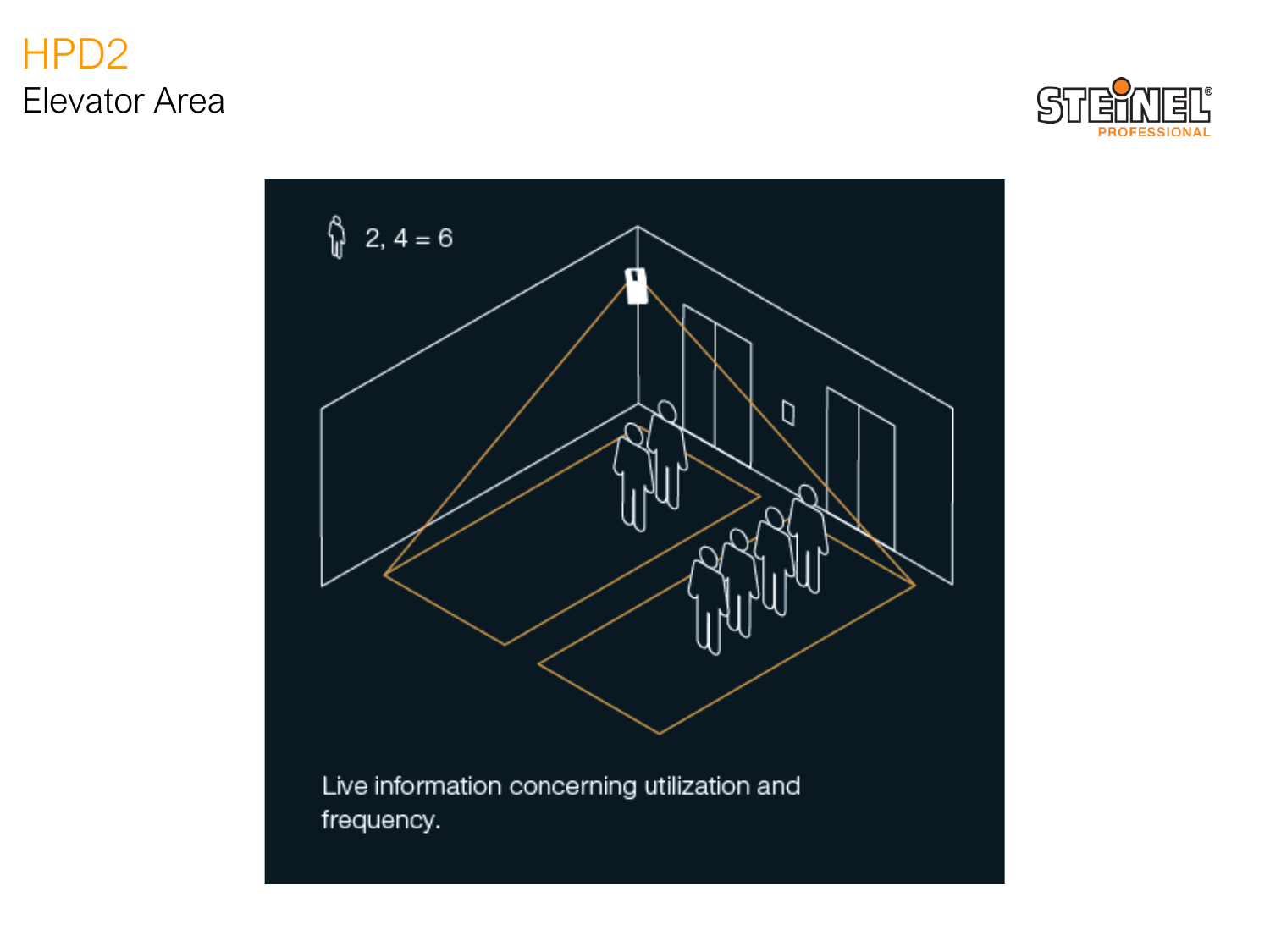#### HPD2 Cashier Lines